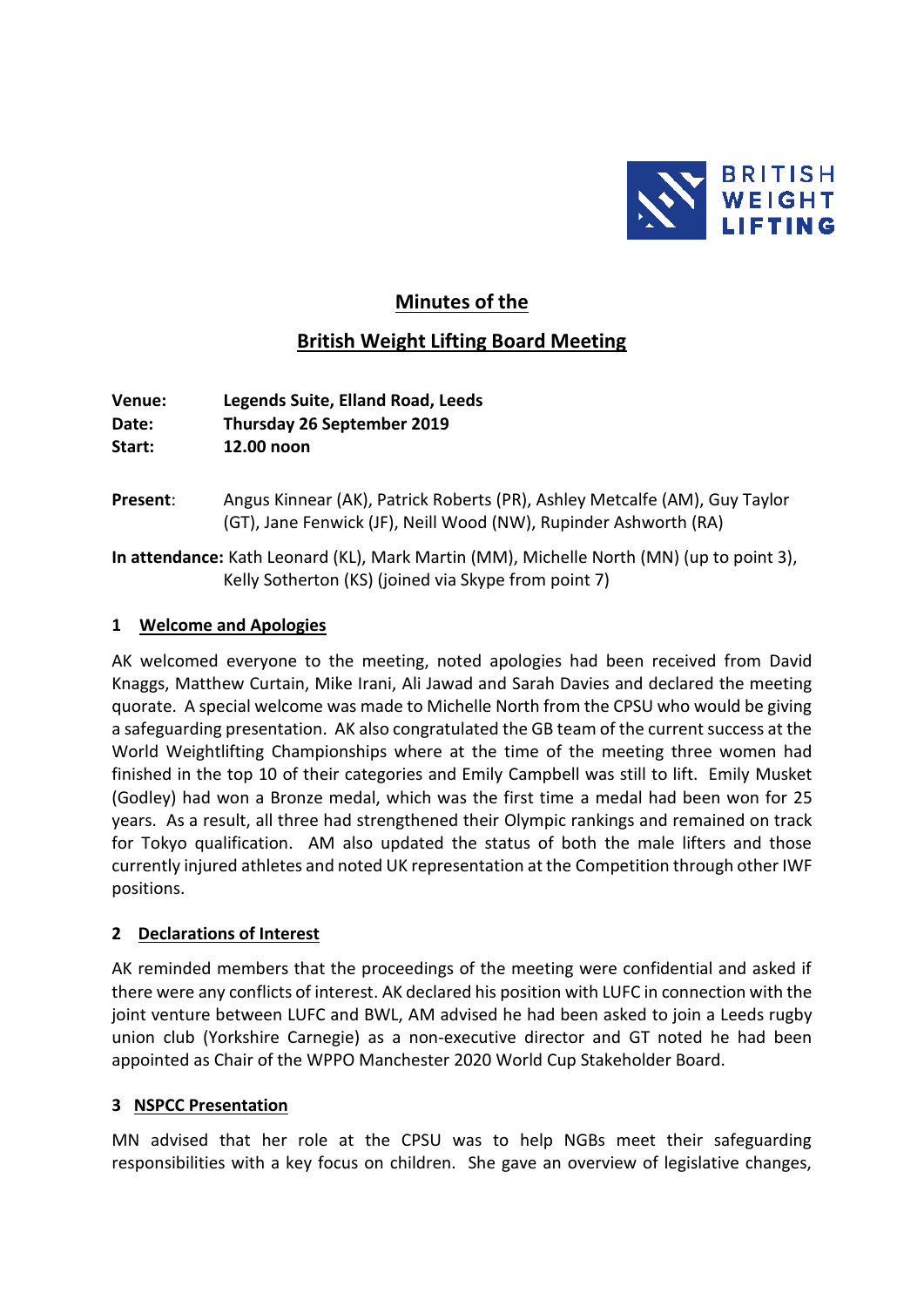government guidance and how to fulfil duties of care around safeguarding. She advised that the key requirement was to have policies tailored to the sport which would work for staff, Board members, clubs and volunteers. An important need was for the Board to buy into the Safeguarding framework and be able to check and challenge the Executive. Within the framework there were nine standards which BWL had passed and so were now focussing on the implementation of an action plan with a number of key themes agreed including: involving young people, addressing vulnerable groups, improving communication, assisting clubs and delivering further training. GT asked if BWL should consider getting additional legal advice or whether the CPSU guidance was considered sufficient in case of a legal challenge. MN responded that this was a decision for BWL and noted some other NGBs had recently taken legal advice. It was agreed that AM would look into this further.

MN left the meeting at this point.

### **PART 1 – REPORTS**

#### **4 Minutes from Previous Meeting and Matters Arising**

The minutes of the Board meeting held on 4 July 2019 were agreed as read and **approved** for posting on the website. AM confirmed that the MOU with Weightlifting Wales had been signed and Jersey Weightlifting had also now affiliated. He also advised that the meeting scheduled with British Masters had been postponed until later in October.

### **5 Decisions Taken outside the Board Meeting**

None.

#### **6 Minutes and Recommendations from the Sub-Committees**

Commercial and Development – RA reported back from the meeting held on 4 September, noting that there were no operational concerns and discussions had focussed on a potential new competition format, a new educational model and partnerships. It was noted that the current digital UX (user experience) was poor and would need attention with systems needing to be updated or replaced but this would be a challenge with limited resource and finance. NW agreed to provide an introduction for a website supplier/sponsor.

Finance and Audit – NW reported back from the recent meeting noting that a clean audit had been received, the audited accounts had been reviewed and a few amendments/adjustments had been suggested before they were finalised. **The Board agreed to sign off the annual accounts subject to these adjustments being made** first. Other matters which the Committee had discussed were the risk register, investment policy, possibility of setting up a charity and updating the TOR for the group (which would be brought to the next Board meeting).

#### **7 Operational Reports**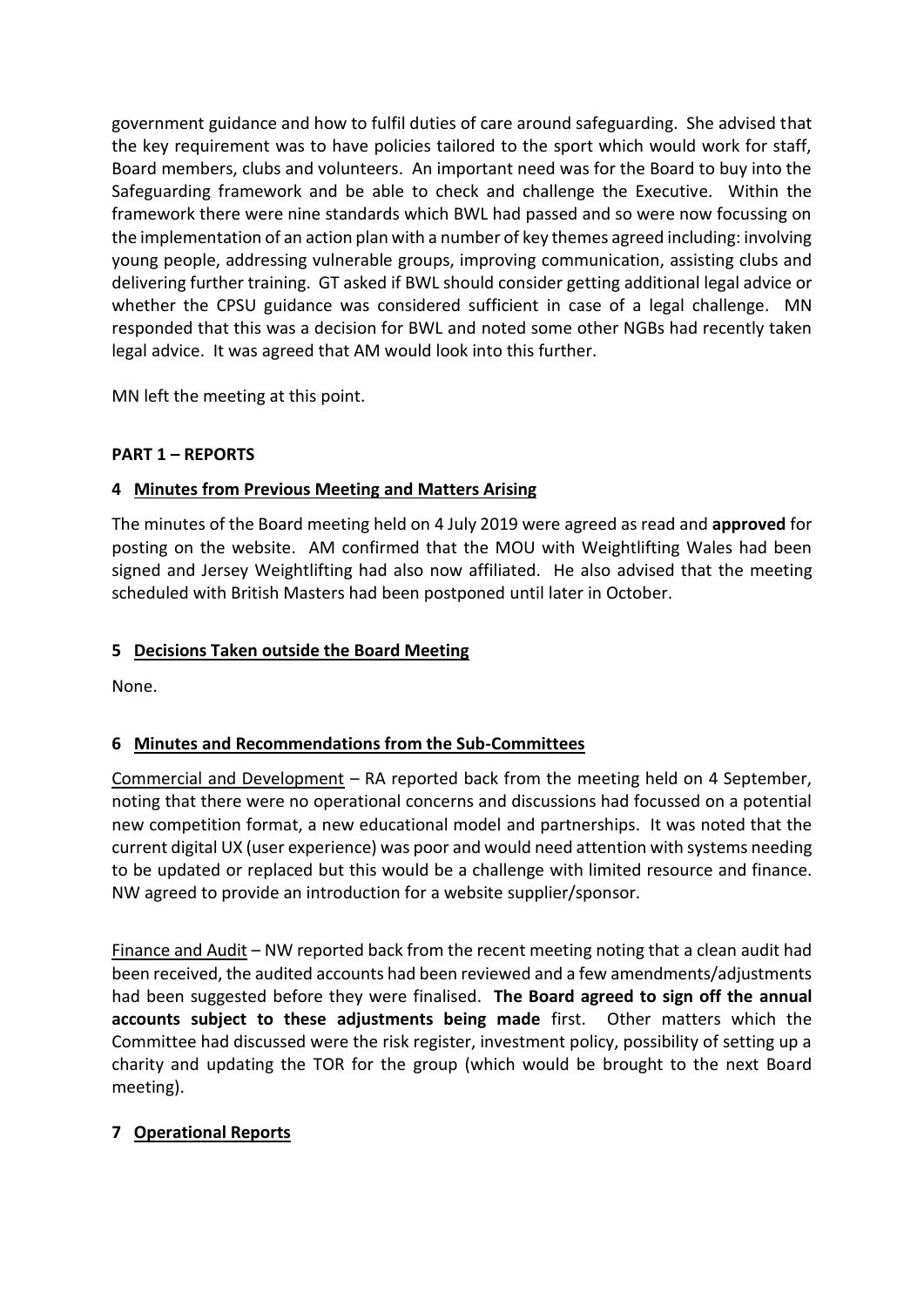High Performance and UK Sport Update – In TW's absence, AM presented an update on the progress being made towards the World Class Programme (WCP) for Para Powerlifting. He gave updates on recent major championships, the preparation for Tokyo 2020 and the positive work being completed around culture and environment. AM then presented a report on Olympic weightlifting matters, in particular the England Talent Pathway which remained on track and in line with stakeholder expectations. He reported the need the attract more female coaches to support the female athletes especially at international level.

KS joined the meeting at this point.

Sport Development and Coach Education - KL presented her report on operational performance including developments and progress relating to Workforce, Competitions, Communications, Partnerships, Relationship Management and Governance. She also advised on campaigns being implemented to promote course sales, new e-Learning products launched, the DiSE programme and the BWL College – a joint initiative with Leeds United. She provided an update on competitions run and scheduled to the end of the year and advised that the host agreement for the Manchester Para-powerlifting World Cup in February 2020 had now been signed, although the delay was still creating a risk in potential entry numbers. Regarding commercial partners, there had been limited growth in this area although some new agreements were being negotiated. She advised that a new Commercial Manager had been appointed who would start on 30 September 2019. It was confirmed that his priority was to bring in additional income and deliver results quickly.

There was a discussion over athlete interviews and social media posts and it was felt that athletes needed to be briefed to ensure they reflect the sport and NGB positively. It was noted that guidance has been provided previously and there were challenges due to lack of personal funding but it was agreed that further education was needed.

## **8 Finance Matters and Update**

MM presented a summary of the financial performance to the end of August 2019, noting a small profit on the month and that both cash flow and reserves were healthy.

MM highlighted the financial risks and opportunities noting that significant commercial income and other revenue streams were still required in order to hit budget.

## **9 Board Matters**

Risk Register – PR noted that the risk policy was reviewed on an annual basis and the Board agreed to approve it. Following discussions at the last meeting, changes had been made to the format of the risk register and the Board agreed the new version was more appropriate and informative. It was suggested that comparisons to the previous year would enhance it further. PR and AM agreed to update the current register in line with the new matrix ahead of the December meeting.

Complaints Log – AM presented the current complaints log noting a small number of minor concerns.

CEO Report – The Board had no questions on the report previously circulated.

Forward Agenda – The agenda was considered and it was agreed to change the date of the next meeting to 4 December 2019.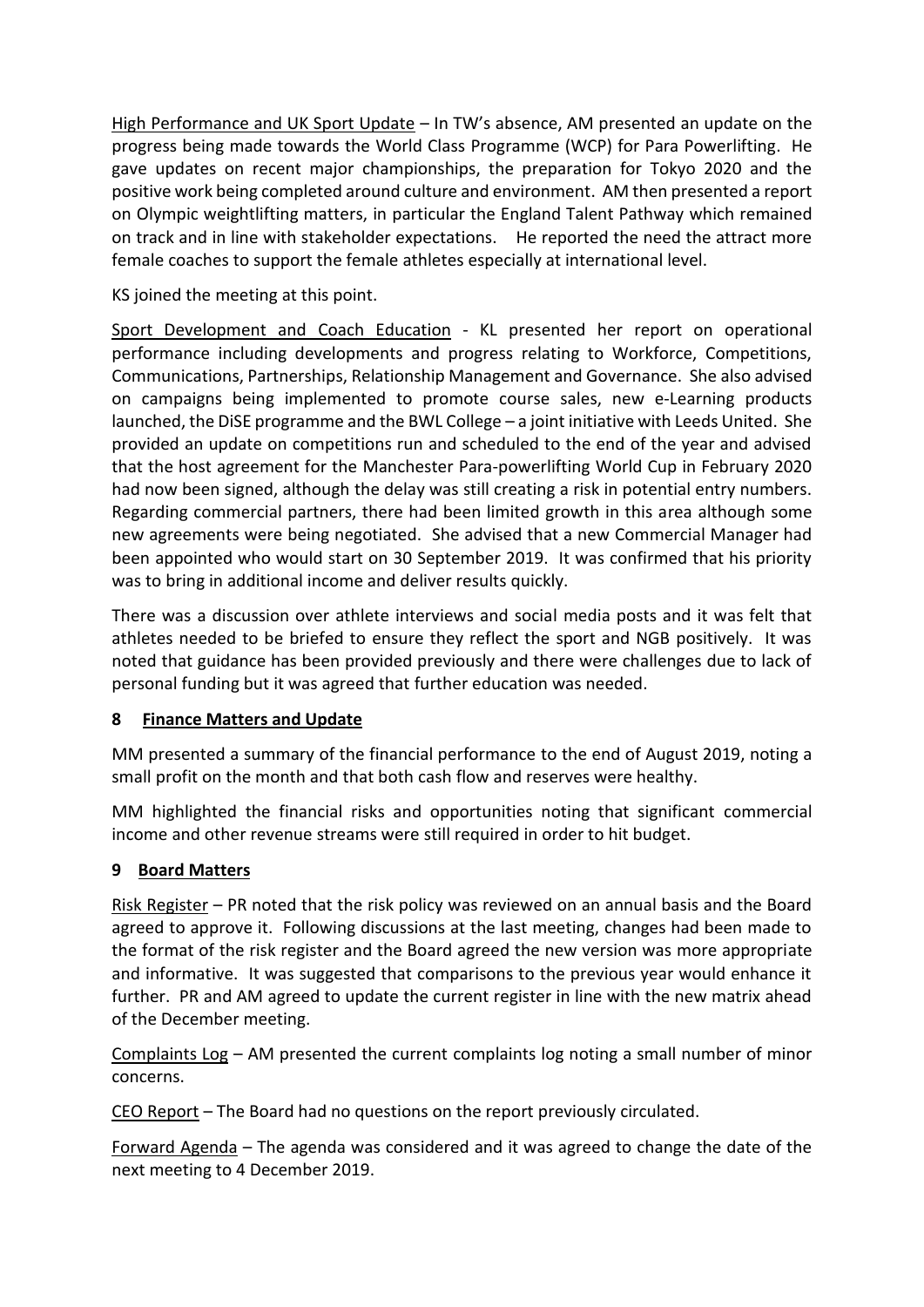Policies – AM noted that a number of policies would need to be reviewed over the next three to six months and would be brought to the Board via the Audit Committee as required.

Governance Action Plan – AM reported that the action plan was almost complete and all actions were on track with no negative feedback received form key stakeholders. Amended articles would be presented at the forthcoming AGM, which addressed recommended changes covering Board recruitment in particular.

Volunteer Survey – Further to the report circulated, AM drew the Board's attention to the key feedback from the survey – both negative and positive. KS suggested that the Board could consider sending out key information following a Board meeting to try to engage more with the membership. It was noted that regular updates from the Chair/CEO went out in the monthly membership newsletter but this suggestion would be considered further.

Staff Survey – It was reported that a fully independent staff survey was currently being carried out and results would be brought to the next meeting.

AGM – It was noted that despite attempts to move the AGM to coincide with the England Grand Prix event, the current Articles prevented this and as a result it was still going to be held on the original date of 27 October 2019. Unfortunately, AK was not able to now attend on this date. No other Board members were available and AM agreed to seek an appropriate alternative to Chair the meeting.

UK Sport/Sport England's Future Funding – AM outlined timescales for the funding cycles noting that information from Sport England was expected early in November. He noted that the UK Sport funding submission was underway and initial documentation (a situational analysis) needed to be submitted by 21 October 2019 followed by a 20 slide strategy presentation at the end of November. AK advised he had attended the UK Sport meeting with AM and felt there could be potential to receive funding for weightlifting due to the current performance especially at the World Championships. He requested assistance from the Board to help provide input from both a technical/sport knowledge and general narrative to ensure the submission was written in an emotionally engaging manner. The Board discussed the focus of the bid, suggesting the immediate priority could be on funding for the female team. AM noted that an organisational health check would also be required to support the application with further details to be available in the near future. It was confirmed that a separate submission was more appropriate for the para-powerlifting programme as the two sports were no longer integrated.

#### **PART 2 – THE ROAD TO BIRMINGHAM 2022**

#### **10 Key Focus Areas (2019-22)**

AK advised that his discussions about a potential new format competition and a partnership with a commercial organisation were still ongoing and he hoped this could be progressed with support from the new Commercial Manager.

There was a discussion over the desired weightlifting legacy from Birmingham 2022 and it was agreed there was a need to clarify expectations. The need be realistic with limited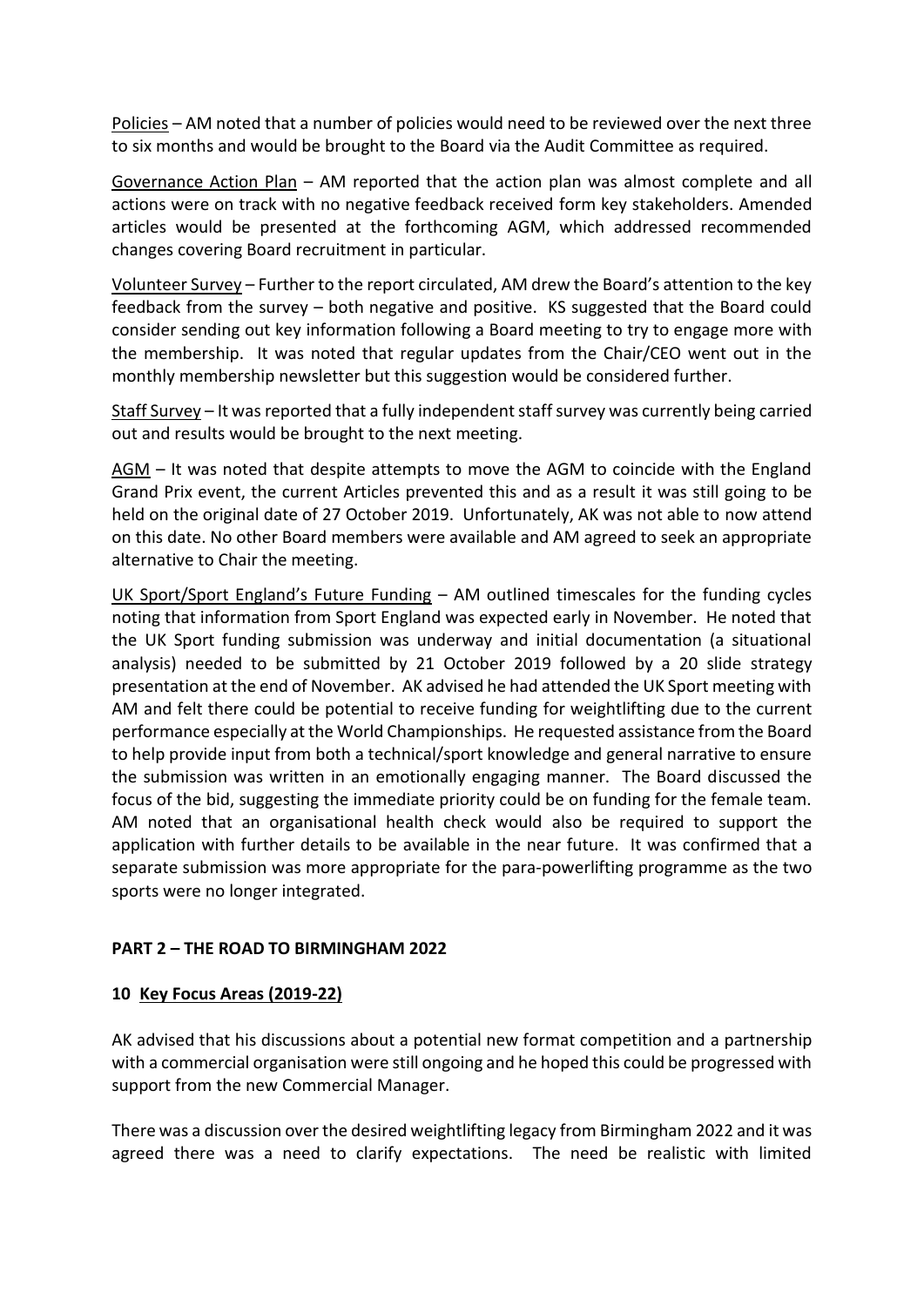geographical reach was proposed in order to maximise the chance of success. It was felt a Board Champion should be appointed at the December meeting to drive this forward.

#### **11 Any Other Business**

- **a)** Athlete Commission KS asked if there was an update on the proposed Athlete Commission. AM agreed to follow this up with the Athlete Representatives.
- b) Patrick Roberts **–** AK confirmed that PR would be retiring as Director at the end of his current term (post the AGM in October) although he had agreed to remain as a member of the Audit Committee. AK thanked PR for his outstanding contribution in his roles as Interim Chairman, Chairman of the Audit Committee and as a Director of the organisation.